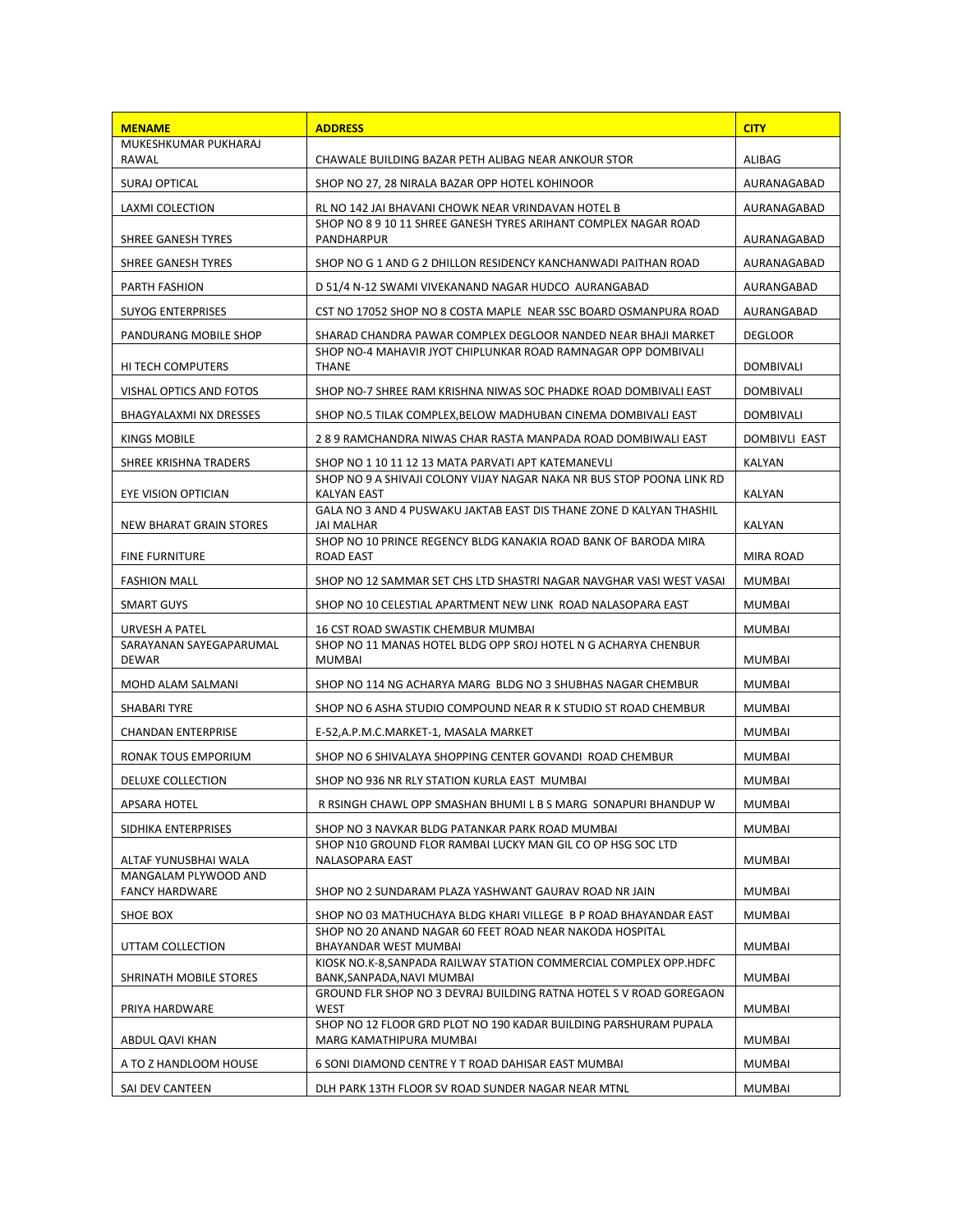| SAI DEV CANTEEN                                     | DLH PARK 13TH FLOOR SV ROAD SUNDER NAGAR NEAR MTNL                                                                           | <b>MUMBAI</b> |
|-----------------------------------------------------|------------------------------------------------------------------------------------------------------------------------------|---------------|
| <b>CROWNE TRAVEL</b>                                | SHOP NO 9 SHETER ARCADE CO OPHSG SOC PLOT NO26 SECTOR 42SEAWOODS<br><b>NERUL</b>                                             | <b>MUMBAI</b> |
| <b>VFM OPTICS</b>                                   | SHOP NO 08 AGRAWAL CORNER PLOT NO 21 SECTOR NO 21 NR SARASWAT<br><b>BANK NERUL EAST</b>                                      | <b>MUMBAI</b> |
| <b>MAHAVIR SUPERMARKET</b>                          | SHOP NO 5 NIRMAL APARTMENT SHANKAR LANE KANDIVALI WEST MUMBAI                                                                | <b>MUMBAI</b> |
| ALIYA FASHION                                       | SHOP NO 30/31 DUBEST NEAR NAVIN DUBE OFFICE NEAR RAILWAYS STATION<br>NALLASOPARA EAST                                        | <b>MUMBAI</b> |
| <b>NIDHI TRAVELS</b>                                | A 144/1 SECTOR 21 TURBHE NAVI MUMBAI SECTOR 21                                                                               | <b>MUMBAI</b> |
| SELECT BOYS AND MENS WEAR                           | SHOP NO 30 TULSIBHAVAN CO OP SOCIETY LTD M G ROAD GHATKOPAR WEST                                                             | <b>MUMBAI</b> |
| <b>VEERA SAREES</b>                                 | BLDG 152 SHOP 5 EKTA OPP HSG SOC NAIDU COLONY GHATKOPAR<br>SHOP NO 03 PLOT NO CTS 194 PT EKTA BLDG PANT NAGAR GHATKOPAR EAST | <b>MUMBAI</b> |
| ROOPSANGAM FASHION                                  | <b>MUMBAI</b>                                                                                                                | <b>MUMBAI</b> |
| RAKESH CYCLE MART                                   | SHOP NO 2 GROUND FLOOR NIRVANA APTS NEHRU NAGAR                                                                              | <b>MUMBAI</b> |
| EYECON OPTICAL GALLERY                              | SHOP NO 10 OPP NEW POST OFFICE DEVISHA ROAD PALGHAR WEST MUMBAI                                                              | <b>MUMBAI</b> |
| LAXMI MOBILE                                        | 11-23/25 MODI CHAWL TOKERSEY JIVRAJ ROAD SEWREE MUMBAI<br>MAHARASHTRA SEWREE W                                               | <b>MUMBAI</b> |
| YOGENDRA POOLCHAND PANDEY                           | SHOP NO 1 MOON MILL CHAWL A D MARG SEWREE MUMBAI                                                                             | <b>MUMBAI</b> |
| <b>EMU GARMENT</b>                                  | SHOP A 115 JANTA MARKET SECTOR 2 TURBHE NR SADGURU HOTEL                                                                     | <b>MUMBAI</b> |
| THIRU MURUGAN MOBILE CENTRE                         | PAT NO 371 VALNAI COLONY GAUTAM BUDDHA MARG MARG ORLEM MALAD<br><b>WEST ORLEM</b>                                            | <b>MUMBAI</b> |
| <b>BIPIN KUMAR</b>                                  | SHOP NO 6 OM SUYOG CO OPP SOCIETY ACHOLE ROAD NALLASOPARA EAST<br><b>MUMBAI</b>                                              | MUMBAI        |
| <b>GURUKRIPA FURNISHING AND</b><br><b>MATTRESS</b>  | SHOP NO 10 INDRAPRASTH BLDG LOKHANDWALA FOUNDATION TOWNSHIP<br>LOKHANDWALA                                                   | <b>MUMBAI</b> |
| EMI TEST MID 234                                    | <b>ASDFI SDAFINAS</b>                                                                                                        | MUMBAI        |
| <b>KRISHNA HOSPITAL</b>                             | FLAT NO G1 G2 G3 AND FIRST FLOOR NO 101, 102, 103, 104 B WING PRABHU<br>NIWAS VASAI WEST MUMBAI                              | <b>MUMBAI</b> |
| <b>GANESH MANOHAR RANE</b>                          | OM REGENCY SHOP NO 18 MANVELPADA VIRAR EAST                                                                                  | MUMBAI        |
| <b>VAKILS FEFFER AND SIMONS PVT</b><br><b>LTD</b>   | 2ND FLOOR INDUSTRY MANOR PRABHADEVI APPA SAHEB MARATHE MARG<br>PRABHADEVI WEST                                               | <b>MUMBAI</b> |
| SIDDHIVINAYAK HOSIERY                               | SHOP NO 1 PANCHPAKHADI AMIT CHS YASHODHAN NAGAR LOKMANYA NAGAR<br>THANE WEST                                                 | <b>MUMBAI</b> |
| THE NOISY CAFE                                      | SHOP NO 01 MONA COTTAGE RAMCHANDRA LANE LIBERTY GARDEN BHANSALI<br>HOUSE MALAD WEST MUMBAI                                   | MUMBAI        |
| UTKRISHTAA VENTURES                                 | SHOP NO F 37, R GALLERIA, RUNWAL GREENS MULUND GOREGAON LINK ROAD,<br><b>BHANDUP WEST</b>                                    | <b>MUMBAI</b> |
| EVENTOMUMBAI                                        | 1 132 A MATUNGA ROAD MUMBAI CITY LAXMI BUVAN CHANDRAMANI TOWER<br><b>MATUNGA</b>                                             | <b>MUMBAI</b> |
| <b>SPABULOUS</b>                                    | 402 SADGURU ARCADE PHADKE CROSS ROAD NR HDFC BANK                                                                            | <b>MUMBAI</b> |
| SACHIN KANJIBHAI BHUTAK                             | SHOP NO 01 NEW VEERA SHOPPING CENTER ROAD NEAR TILAK TALKIES<br><b>DOMBIVALI</b>                                             | <b>MUMBAI</b> |
| EDWARD DIGITAL MEDIA PRIVATE<br>LIMITED             | SHOP NO 113 FIRST FLOOR CTS NO 458 DISHA CONSTRUCTION E SQUARE<br>SUBHASH ROAD VILE PARLE EAST MUMBAI                        | MUMBAI        |
| EDWARD DIGITAL MEDIA PRIVATE<br>LIMITED             | SHOP NO 113 FIRST FLOOR CTS NO 458 DISHA CONSTRUCTION E SQUARE<br>SUBHASH ROAD VILE PARLE EAST MUMBAI                        | <b>MUMBAI</b> |
| <b>SPARROW DESIGN</b>                               | SHOP NO 2 PLOT NO 42 GROUND FLOOR 18TH ROAD BHAGWA NIWAS KHAR<br><b>WEST MUMBAI</b>                                          | <b>MUMBAI</b> |
| NEW CHOUDHARY ELECTRIC AND<br><b>HARDWARE STORE</b> | SHOP NO 384 CHAWL NO 48 MHB COLONY GAIKWAD NAGAR GAE NO 08<br>MALVANI MALAD WEST MUMBAI                                      | <b>MUMBAI</b> |
| <b>JANVI FASHION</b>                                | SHOP NO 2 APNA DUKAN LANE POWAI NEXT TO METRO ELECTRIC SHOP POWAI                                                            | MUMBAI        |
| ARUNA RAYMOND FINE FABRICS                          | UG 33 DREAMS THE MALL L B S MARG GATE NO 2 ABOVE PMC BANK BHANDUP<br><b>MUMBAI</b>                                           | MUMBAI        |
| <b>GANGOTRI ENTERPRISES</b>                         | 7 T M PAWAR CHAWL DATTAWADI J M ROAD BHANDUP W                                                                               | <b>MUMBAI</b> |
|                                                     |                                                                                                                              |               |
| PEARL COLLECTION                                    | SHOP NO 10 R R REALTY TANK ROAD NEAR NEAR AXIS BANK BHANDUP W                                                                | MUMBAI        |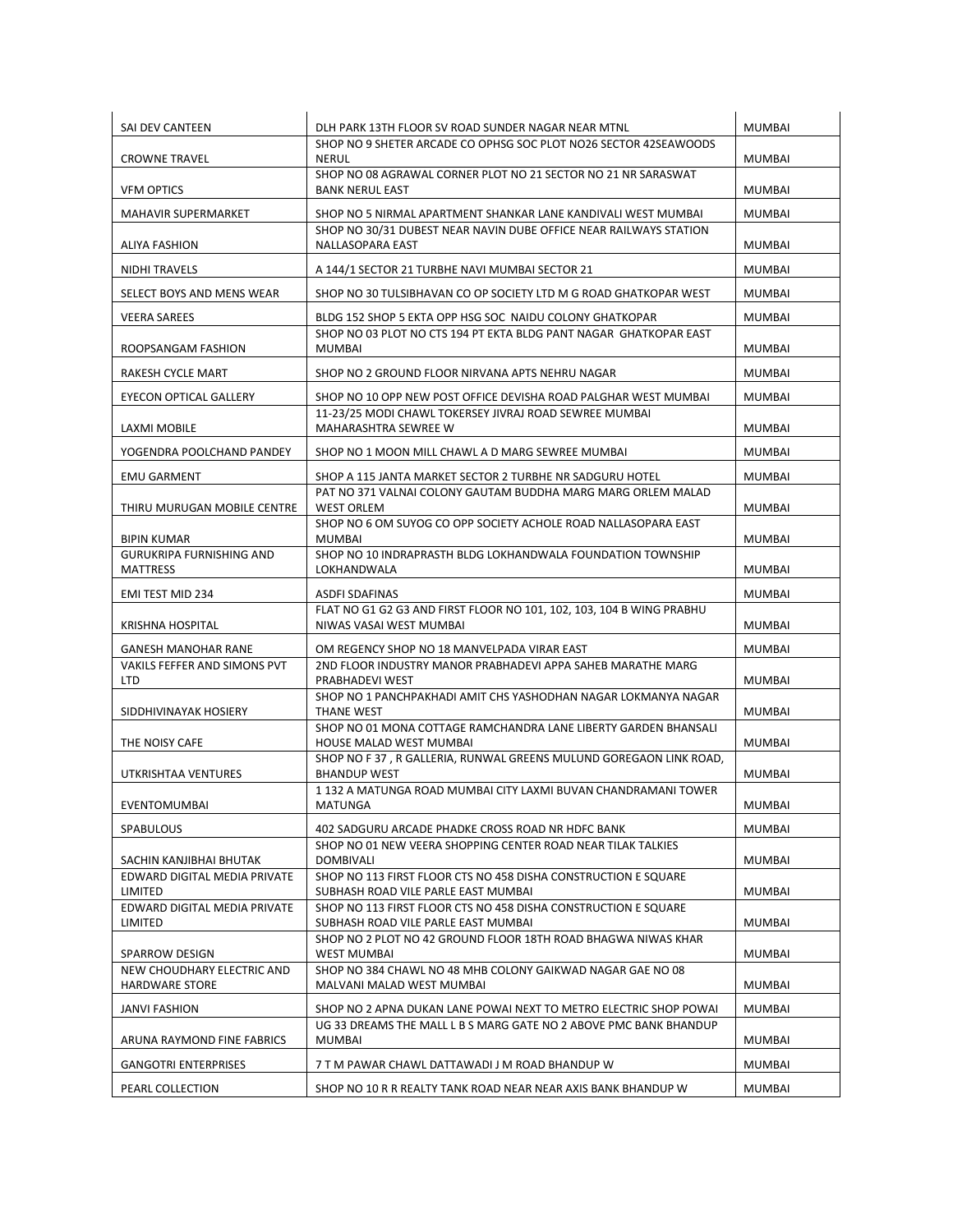|                                     | RAI DONGRI NEAR BANSI NAGAR KULUPWADI NATIONAL PARK BRIDGE END                                         |               |
|-------------------------------------|--------------------------------------------------------------------------------------------------------|---------------|
| SAI POOJA TOURS AND TRAVELS         | <b>BORIVALI EAST</b>                                                                                   | <b>MUMBAI</b> |
|                                     | SHOP 2092ND FLOOR LINK ROAD NEXT TO GOREGAON SPORTS COMPLEX                                            |               |
| SOCH APPARELS PRIVATE LIMITED       | MALAD WEST MUM400064                                                                                   | <b>MUMBAI</b> |
| SOCH APPARELS PRIVATE LIMITED       | SOCH R CITY MALL NOG19E2ND FLOOR LBS MARGGHATKOPARW MUMBAI<br>400086                                   | <b>MUMBAI</b> |
|                                     | SEAWOOD GRAND CENTRAL MALL S57 SECOND FLOOR SEAWOOD MUMBAI                                             |               |
| SOCH APPARELS PRIVATE LIMITED       | 400706                                                                                                 | <b>MUMBAI</b> |
|                                     | 1ST FLOOR FF 36 VIVA CITY POKHARAN ROAD NO 2 SUBHASH NAGAR NEXT TO                                     |               |
| SOCH APPARELS PRIVATE LIMITED       | JUPITER HOSPITAL THANE W MUMBAI 400610                                                                 | <b>MUMBAI</b> |
|                                     | SHOP NO 01 R P 10 M C ROAD OPP TAKSHIL GATE NO 02 ANDHERI EAST                                         |               |
| R P 10                              | MUMBAI                                                                                                 | <b>MUMBAI</b> |
| <b>ECLAT</b>                        | 606 RANGE HIGHTS OSHIWARA LINK ROAD BEHRAM BAUG SIGNAL OPP SHIV<br>SENA OFFICE MUMBAI                  | <b>MUMBAI</b> |
|                                     | SHOP NO 3 6/B NEW MSTRY BLDG DINA MANSION BALARAM STREET GRANT                                         |               |
| RINKU GHANSHYAM MUNDHRA             | ROAD EAST MUMBAI                                                                                       | <b>MUMBAI</b> |
|                                     | SHOP NO 17 PARMANAND BUILDING DR A R RANGNEKAR MARG NEXT TO                                            |               |
| <b>SUPER MOTO OUTFITS</b>           | MAMA MIRA RESTAURANT                                                                                   | <b>MUMBAI</b> |
| <b>MAKEUP MYSTERY</b>               | SHOP NO 3 RUNWAL COMMERCIAL COMPLEX LBS MARG MULUND W                                                  | <b>MUMBAI</b> |
|                                     | BLDG 65 66 SHOP NO 8 JAYDEEP SHANTI NAGAR CHSL SECTOR 1 SHANTI NAGAR                                   |               |
| <b>MOBILE FIRST</b>                 | MIRA ROAD EAST                                                                                         | <b>MUMBAI</b> |
| KOHINOOR LIFE STYLE                 | SHOP NO 216 217 MAIN BAZAR                                                                             | <b>MUMBAI</b> |
|                                     |                                                                                                        |               |
| <b>OASIS SPA</b>                    | 204 2ND FLOOR NEPTUNE UPTOWN BLDGN S ROAD MULUND WEST MUMBAI W                                         | <b>MUMBAI</b> |
| HELP CHARITABLE TRUST               | MUKTADEVI WADI H N 4 DHOBI GHAT CHUNABHATI                                                             | <b>MUMBAI</b> |
|                                     | B 33 YASHWANT RC NGR LINK ROAD OPP RPI OFFICE MANKHURD WEST LINK                                       |               |
| <b>VIKKY ENTERPRISES</b>            | ROAD                                                                                                   | <b>MUMBAI</b> |
| SHETH HEMENDRA BHAILAL              | SHOP NO 10 SNEHDEEP CO OPERATIVE SOCIETY M G ROAD GOREGAON WEST                                        | <b>MUMBAI</b> |
|                                     |                                                                                                        |               |
| VINAYAK PLY AGENCY                  | A4 GANDHI NAGAR DAINIK SHIVNERI WORLI MUMBAI                                                           | MUMBAI        |
| SWAPNA VISHWANATH TRIMUKHE          | COUNTER NO 19 MAHARASHTRA VYAPARI SHETH EXHIBITION GROUND DSILVA<br>HIGH SCHOOL RANADE ROAD DADAR WEST | <b>MUMBAI</b> |
|                                     | 2 FLR GRD BLOCK NO 11 TRANSIST CAMP MAHATMA GANDHI ROAD RAJIV                                          |               |
| <b>MAXIMUM STYLE</b>                | <b>GANDHI NAGAR 2</b>                                                                                  | <b>MUMBAI</b> |
|                                     | C 110 R 2 AE SHANTI APTS ASMI COMPLEX RAM MANDIR RD NEAR ASHIRWAD                                      |               |
| THE NINE PLANET CREATIONS           | INDL ESTATE NO 5 GOREGAON WEST MUMBAI                                                                  | <b>MUMBAI</b> |
| RUBBER TRADE CENTER                 | II LANE SHIVAJI KUTIR MANDAL L B S MARG KURLA WEST                                                     | <b>MUMBAI</b> |
| MOHD DULARE SHAIKH                  | PLOT NO 21 ROAD NO 10 BAIGANWADI GOVANDI NEAR DR SANGRAM                                               | <b>MUMBAI</b> |
| MALIK ENTERPRISES & E SERVICES      |                                                                                                        |               |
| ALL IN ONE SHOP                     | ADARSH NAGAR CHAWL F 20 BAIGANWADI GOVANDI                                                             | <b>MUMBAI</b> |
|                                     | SHOP NO 301 302 303 CTS NO 5 DT SURVE NO 14-A GM RD TILAKNAGAR NR                                      |               |
| <b>FAMILY TREE</b>                  | SAHKAR CINEMA                                                                                          | <b>MUMBAI</b> |
|                                     | FLAT ON 305 3RD FLOOR BUILDING 1HDIL CTS NO 637/87 TO 121 PREMIER                                      |               |
| <b>FAVOURITE CARS</b><br>SUPERHUMAN | <b>KURLA WEST</b><br>12 A 1ST FLOOR PRSHANT COMPLEX OPP BARC GATE BOISAR WEST JAWAHAR                  | <b>MUMBAI</b> |
| <b>SUPPLEMENTATIONS</b>             | TAHASHIL THANE ZONE MUMBAI                                                                             | MUMBAI        |
|                                     | SHOP NO 25 OSTWAL ASHADEEP BLDG OPP ASHOK HOTEL SILVER PARK MIRA                                       |               |
| TUFEL AHMED SHAH                    | ROAD EAST MUMBAI                                                                                       | <b>MUMBAI</b> |
|                                     | GROUND FLOOR SHOP NO 6 SHITALSMIT CHS ASHOK NAGAR ROAD KANDIVALI                                       |               |
| <b>CHAMPIONS FAST FOOD</b>          | <b>EAST MUMBAI</b>                                                                                     | <b>MUMBAI</b> |
| <b>5DIMENSIONS STUDIO INTERIOR</b>  | 501 B WING AMRUTANUBHAV CHS KESARBAUG KANE MULUND                                                      | <b>MUMBAI</b> |
|                                     | SHOP NO 230 GROUND FLOOR RAGHULEELA MEGA MALL POISAR BUS DEPO                                          |               |
| <b>S A CREATION</b>                 | KANDIVALI WEST MUMBAI                                                                                  | <b>MUMBAI</b> |
|                                     | AG2 FLOOR GRD PLOT 181 A 39 WINGJANTA NAGAR LAXMI BAUG DHARAVISANT                                     |               |
| NEW CITIZEN BAKERY AND STORE        | ROHIDAS MARG MUMBAI MAHARASHTRA INDIA 400017                                                           | <b>MUMBAI</b> |
| <b>ADMIN STAR</b>                   | A2 BUILDING SOCIETY ROOM NO 518 FLOOR OPP LIC COLONY MILAN SUBWAY<br>LION CLUB                         | <b>MUMBAI</b> |
|                                     |                                                                                                        |               |
| S A RENT A CAR                      | SHOP NO 2 SHIVNATH CHOUTHI CHL GHATKOPAR WEST NEAR SAI BABA MANDIR                                     | MUMBAI        |
| SATYAVEER SHREEPAL NAYAK            | GROUND FLOOR DATTANI SQUARE SHOPPING MALL NEAR D MART VASAI WEST<br>MUMBAI                             | <b>MUMBAI</b> |
|                                     |                                                                                                        |               |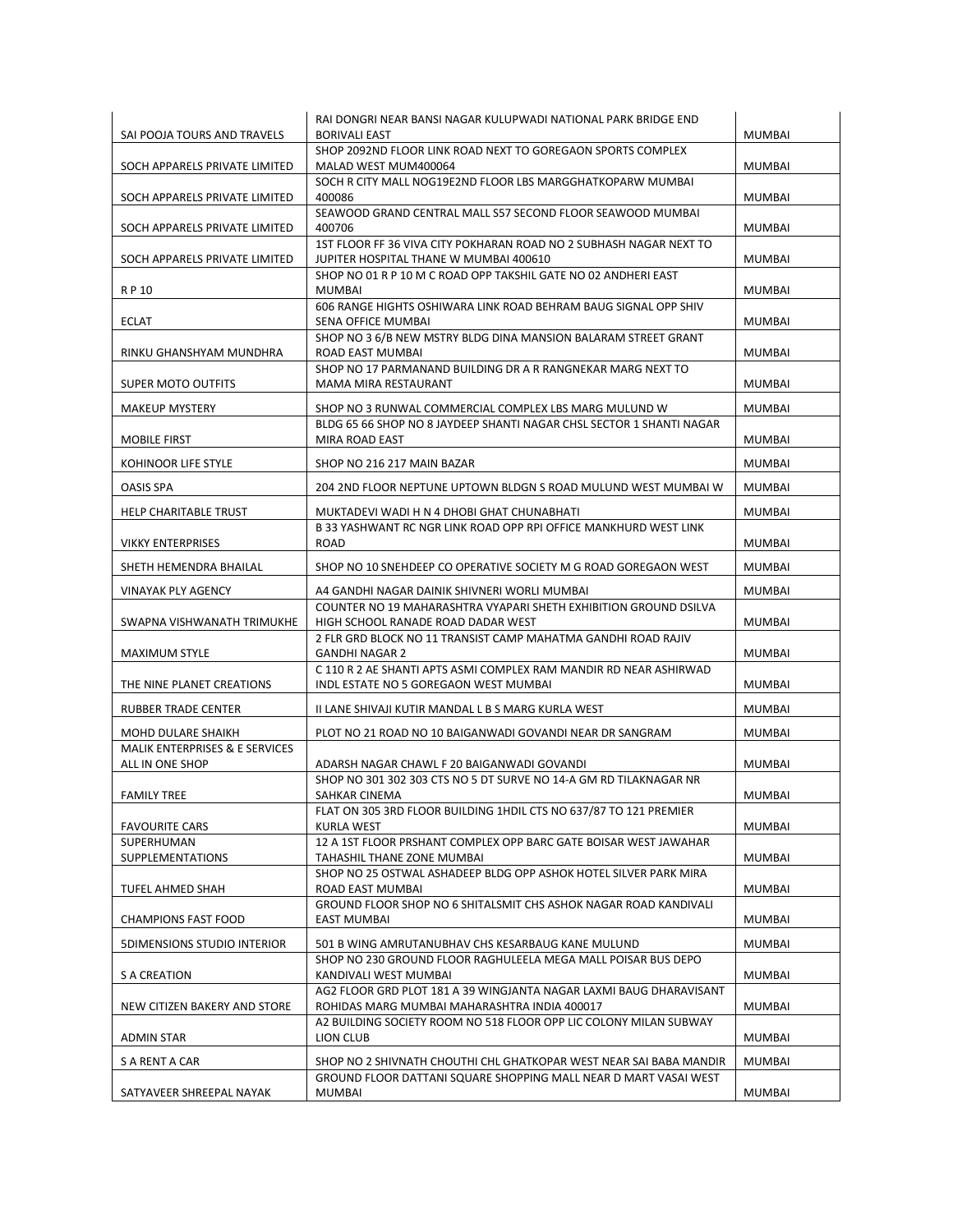| SHIVAM FURNISHING AND CARPET                          | SHOP NO 03 MANPADA SIGNAL CHITALSAR MANPADA G B ROAD THANE                                                                                                     | <b>MUMBAI</b>                  |
|-------------------------------------------------------|----------------------------------------------------------------------------------------------------------------------------------------------------------------|--------------------------------|
| SHREE GANESH INFOTECH                                 | B 315 STEEL CHAMBER STEEL MARKET NR KALAMBOLI RTO OFFICE                                                                                                       | <b>MUMBAI</b>                  |
| P & A INCORPORATION                                   | 1ST FLOOR OC THE ORIENTAL CUISINE THE FOOD COURT, 24/7 PARK, VIKHROLI                                                                                          | <b>MUMBAI</b>                  |
| A D CORPORATION                                       | 106 SAHAKAR BHUVAN 1 ST FLOOR NEXT THALL AMBEDKAR ROAD                                                                                                         | MUMBAI                         |
| <b>BIG VISION INTERNATIONAL</b>                       | OFFICE NO 4020 SPACES KANAKIA WALL STREET LEVEL 4 A WING CHAKALA<br>ANDHERI KURLA ROAD                                                                         | <b>MUMBAI</b>                  |
| TARANNUM KAMALUDDIN SHAIKH                            | SHOP NO 04 VINAYAK BUILDING FOUR BUNGLOW MHADA ANDHERI WEST<br>MUMBAI                                                                                          | <b>MUMBAI</b>                  |
| <b>BHAWANI ELECTRONICS</b>                            | NE BUS STAND SHOP NO 49 BORGAONKAR SHOPPING COMPLEX STATION ROAD<br>KALYAN WEST                                                                                | <b>MUMBAI</b>                  |
| S. K. MOBILE STORE                                    | SHOP NO 2 SWATI NIWAS CHAWL OPP SITARAM HOTEL SANTOSH BHUVAN<br>NALLASOPARA E                                                                                  | <b>MUMBAI</b>                  |
| RUDRAKSH MENS PARLOUR                                 | SHOP NO 4 PALLAVI CHS LTD PLOT NO 244 SECTO NO 4CHARKOP KANDIVALI<br><b>WEST MUMBAI</b>                                                                        | <b>MUMBAI</b>                  |
| <b>GOPALJI CHAAT THE CHAAT VILLA</b>                  | SHOP NO 04 GR FLOOR AUTUMN GROVE CHS LTD LOKHANDWALA TOWNSHIP<br>AKURLI ROAD KANDIVALI MUMBAI                                                                  | <b>MUMBAI</b>                  |
| SEJAL FILMS PRODUCTION                                | 19 166 1ST FLOOR SIDDHARTH NAGAR PART 5 168 CHS LTD S V ROAD<br><b>GOREGAON WEST</b>                                                                           | <b>MUMBAI</b>                  |
| ORANGE OPTICAL                                        | MARCHANT CLASSIC BLDG, PLOT NO.3, SEC.48, SEAWOODS, NERUL                                                                                                      | <b>MUMBAI</b>                  |
| CODE RAFT SOLUTIONS PVT LTD                           | F 13 PINNACLE BUSINESS PARK MAHAKALI CAVES ROAD SANTI NAGAR ANDHERI<br><b>EAST MUMBAI</b>                                                                      | <b>MUMBAI</b>                  |
| <b>SAMAIRA TRENDS</b>                                 | SHOP NO 61 HEERA PANNA SHOPPING CENTRE HIRANANDANI GARDENS POWAI<br>CASSO COMMERCIAL                                                                           | <b>MUMBAI</b>                  |
| SUSHILKUMAR GIRISHKUMAR                               |                                                                                                                                                                |                                |
| MEHTA<br><b>ANIL ENTERPRISES</b>                      | CHALKE SHAWL, ROOM NO-5, JAI BHAVANI MATAROAD AMBOLI, ANDHERI-W<br>SHOP NO 2 OPP CALICO COMPANY NEXT TO MAHARAJA HOTEL C G ROAD<br>CHAKALA ANDHERI EAST MUMBAI | <b>MUMBAI</b><br><b>MUMBAI</b> |
|                                                       | SHOP NO 16 MELLENIUM TOWER OPP GANESH TEMPLE DEVI PADA BORIVALI                                                                                                |                                |
| UNIQUE FASHION                                        | EAST                                                                                                                                                           | <b>MUMBAI</b>                  |
| SHAHIN AHMAD ALI SAYED<br>ATMABANDHU SALES PRIVATE    | SHOP NO 05 FLORIDA BUILDING SHASTRI NAGAR ANDHERI WEST MUMBAI                                                                                                  | <b>MUMBAI</b>                  |
| LIMITED                                               | SHOP NO 243 2ND FLOOR INFINITI MALL LINK ROAD MALAD WEST                                                                                                       | <b>MUMBAI</b>                  |
| <b>EVERSHINE MATERNITY AND</b><br><b>NURSING HOME</b> | 002 A WING SUNDARAM EVERSHINE ENCLAVE BEHIND RASSAZ MULTIPLEX MIRA<br>ROAD EAST MUMBAI                                                                         | <b>MUMBAI</b>                  |
| MOBILE CITY                                           | 1ST FLR SHOP NO 112 CITY CENTER PREMISES CHS LTD NEAR RATNA HOTEL<br>GOREGAON WEST OPP BMC OFFICE MUMBAI                                                       | <b>MUMBAI</b>                  |
| <b>SUN ELECTRONICS</b>                                | SHOP NO 9 GROUND FLOOR NEW KABRA AJANTA APARTMENT TILAK ROAD<br>SANTACRUZ WEST MUMBAI                                                                          | <b>MUMBAI</b>                  |
| CROSSROADS MUSIC EDUCATION                            | SHOP NO 08 GROUND FLOOR SAI CHAND TARA CO OP HOUSING SOCIETY LTD<br>SAIBABA COMPLEX MOHAN GOKHALE ROAD GOREGAON EAST MUMBAI                                    | <b>MUMBAI</b>                  |
| MAHALAXMI STEEL FURNITURE                             | SHOP NO 10 13 DEORA BUILDING RANI SATI MARG NIVETIA ROAD QUARRY<br>ROAD OPP BANK OF INDIA MALAD EAST MUMBAI                                                    | MUMBAI                         |
| AMBITION ALIF SALON                                   | SHOP NO 1 SHEETAL SARITA APARTMENT PODDAR ROAD MALAD EAST MUMBAI                                                                                               | <b>MUMBAI</b>                  |
| SHREE GANESH TELECOM                                  | 118 REHMAT MASJID ROAD NEAR REHANT MASJID GANESH NAGAR                                                                                                         | MUMBAI                         |
| THE BARBERS CORNER                                    | SHOP NO 1 A WING BLDG NO 1 S MODI ROAD CORNER OF S NAIDU ROAD<br>RUHANI PALACE KANDIVALI WEST MUMBAI                                                           | <b>MUMBAI</b>                  |
| SWAASTHYAA                                            | 4TH FLOOR FLAT NO 407 B WING ROYAL ENCLAVE PARSI PANCHAYAT ROAD<br>ANDHERI EAST MUMBAI                                                                         | <b>MUMBAI</b>                  |
| SELECTION CHEMIST AND                                 |                                                                                                                                                                |                                |
| <b>GENERAL STR</b>                                    | SHOP NO B1 BMC MARKET 1ST ROAD KHAR WEST MUMBAI<br>KHANDANDA KOLI SAMAJ SHOP NO 1 OPP BMC SCHOOL NEAR SHIV SENA OFFICE                                         | MUMBAI                         |
| DADDYS TASTY KITCHEN                                  | MUMBAI<br>NHC 121 1/1 JANATA MARKET KANNAMWAR NAGAR VIKHROLI E JANATA                                                                                          | <b>MUMBAI</b>                  |
| SHREE SAI MEDICAL AND GENERAL<br><b>STORE</b>         | MARKET MUMBAI                                                                                                                                                  | MUMBAI                         |
| NAVODAYA CHILDRENS HOSPITAL                           | MOHAK CITY FIRST FLOOR VIRAR NALLASOPARA LINK ROAD VIRAR EAST<br>MUMBAI                                                                                        | MUMBAI                         |
| <b>GIFTERA</b>                                        | SHOP NO 05 AUM GAYATRI DARSHAN CHS ZAVER ROAD MULUND WEST                                                                                                      | MUMBAI                         |
| SAUMYA INC                                            | 01 CHANDRA DARSHANA M G ROAD PANCH RASTA MULUND WEST                                                                                                           | MUMBAI                         |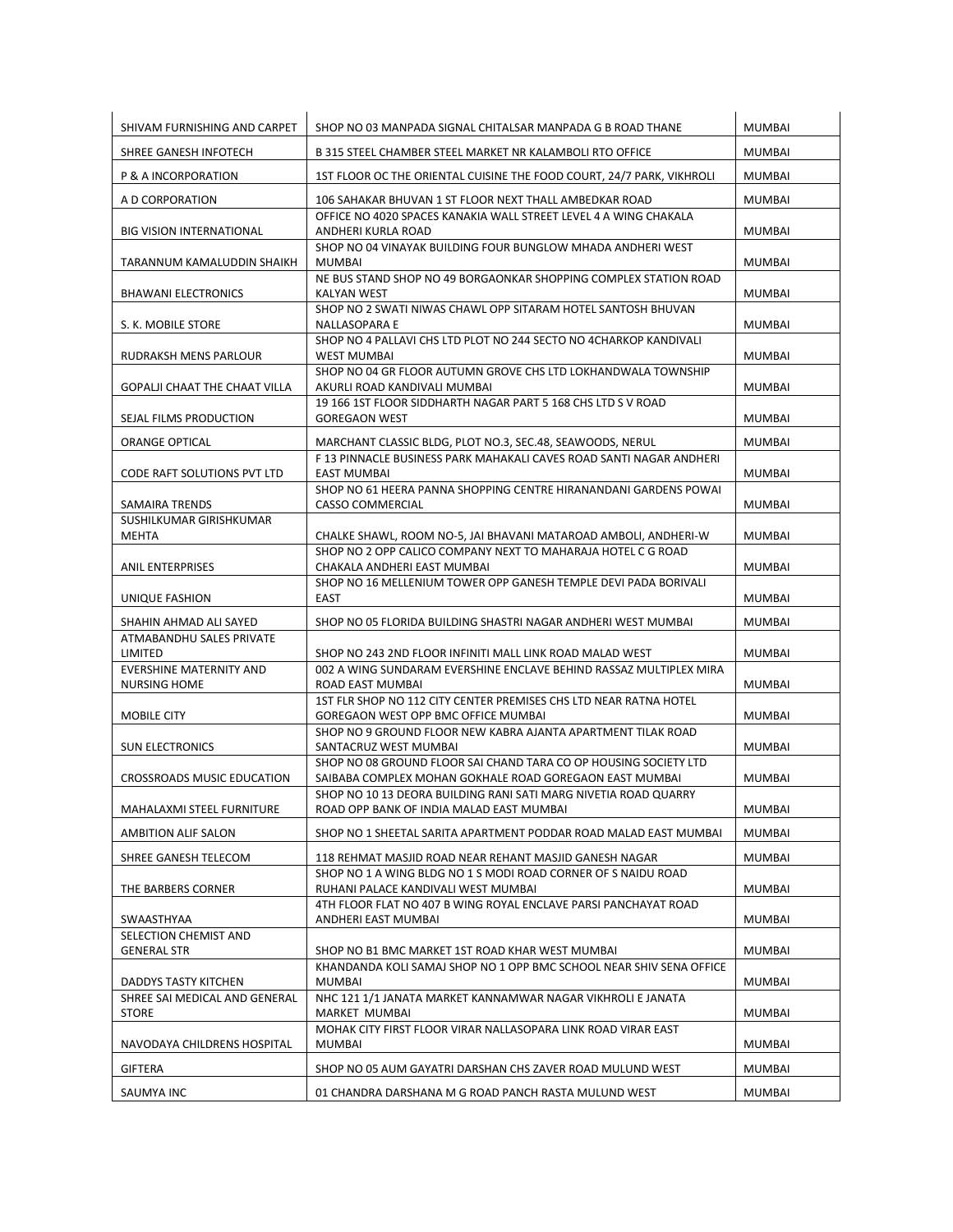| <b>TTIS TECHNOLOGY SERVICES</b><br>PRIVATE LIMITED    | SHOP NO A 02 03 JADHAV MARKET BEHIND RAILWAY STATION TICKET COUNTER<br>NALASOPARA EAST MUMBAI                       | <b>MUMBAI</b>      |
|-------------------------------------------------------|---------------------------------------------------------------------------------------------------------------------|--------------------|
| <b>HOTEL MEGHDOOT</b>                                 | SHOP NO 457 GHAT ROAD COTTEN MARKET                                                                                 | <b>NAGPUR</b>      |
| RANI KOTHI BANQUETS PRIVATE<br>LIMITED                | 237 RANI KOTHI, CIVIL LINES TEMPLE ROAD CITY NAGPURM CO.OP TALUKA<br>NAGPUR URBAN DIST NAGPUR                       | <b>NAGPUR</b>      |
| SHRIKANT ELECTRONICS                                  | SUBHASH ROAD, MAHAL NAGPUR                                                                                          | <b>NAGPUR</b>      |
| SHRIKANT ELECTRONICS                                  | SUBHASH ROAD, MAHAL NAGPUR                                                                                          | <b>NAGPUR</b>      |
| KUNAL PHARMACY                                        | ROOM NO 1 GOURND FLOOR H NO 1353 NAGESEN SOICETY KUNAL HOSPITAL<br><b>NAPGUR 440030</b>                             | <b>NAGPUR</b>      |
| <b>MERAKI COUTURE</b>                                 | G-39 GINGER SQUARE JARIPATKA NAGPUR M CORP NAGPUR GINGER SQUARE                                                     | <b>NAGPUR</b>      |
| AMRUT PLYWOOD HARDWARE                                | ZINGABAI TAKLI P NO 8 GEETANAGAR BAR TAKLI NAGPUR                                                                   |                    |
| AND ALUMINIUM WORK                                    |                                                                                                                     | <b>NAGPUR</b>      |
| <b>BEAUTY PLANET</b>                                  | HOUSE NO 452 PLOT NO 82 DHARAMPETH<br>NEW SHUKRAWARI CHOWK RAMCOOLERS BUILDING CEMENT ROAD FAWARA                   | <b>NAGPUR</b>      |
| RAM HE RAM MARKETING                                  | <b>CHOWK NAGPUR</b>                                                                                                 | NAGPUR             |
| MAHAJAN ORTHO AND SURJICAL<br><b>HOSPITAL</b>         | OPP DHANTOLI PARK ABHYANKAR DHANTOLI NAGPUR                                                                         | <b>NAGPUR</b>      |
| PUNIT KRISHNACHANDRA                                  | IN FRONT OF MSEB SUBSTATION PLOT NO SHIV SADANKT NAGAR KATOL ROAD                                                   |                    |
| AGRAWAL                                               | <b>NAGPUR</b>                                                                                                       | <b>NAGPUR</b>      |
| SHREE SAI SERVICES                                    | PLOT NO 2 SHOP NO 3 JAIHIND SOCIETY SHYAM NAGAR                                                                     | <b>NAGPUR</b>      |
| <b>DESHMUKH POINT</b>                                 | DATTRAO PIRAJI DESHMUKH 1-12-428 WORKSHOP ROAD WORKSHOP CORNER<br>NEAR PIRAJI BAKERY                                | NANDED             |
| NEW YOUNG STAR MENS WEAR                              | SHOP NO 1 SHAH COMPLEX NIZAM COLONY NANDED NEAR LOOK ME MENS<br>WEAR                                                | NANDED             |
| NASHIK SHOE BAZAR                                     | RAJANI PARK SHOP NO 2 NASHIK PUNA ROAD SHIKHAREWADI NASHIK ROAD                                                     | <b>NASHIK</b>      |
|                                                       |                                                                                                                     |                    |
| NILESH HARISH JAGWANI<br>SHREE GAJANAN ELECTRICAL AND | SHOP NO 106 WADNER ROAD LEHVIT MARKET DEOLALI CAMP<br>SHOP NO 4 SADGURU APARTMENT NEAR NDCC BANK ST COLONY GANGAPUR | <b>NASHIK</b>      |
| <b>ELECTRONICS</b>                                    | ROAD NASHIK                                                                                                         | <b>NASHIK</b>      |
| SAUBHAGYA PAITHANI                                    | JALGAON TA YEOLA JALGAON NEUR JALGAON NEUR NASHIK NEAR JANTA<br>SCHOOL C 5750 YEOLA                                 | <b>NASHIK</b>      |
| AATVAN COLLECTION                                     | JALGAON NEUR JALGAON NEUR JALGAON NEUR NASHIK NEAR NASHIK ROAD<br>C5750                                             | <b>NASHIK</b>      |
| NAVINYA PAITHANI AND SILK                             |                                                                                                                     |                    |
| SAREE                                                 | 3531 KANADI LANE YEOLA NASHIK                                                                                       | <b>NASHIK</b>      |
| SAIKRUPA MEDICAL AND<br><b>GENERAL STORES</b>         | 26/1 SHITAL SOC SHANKAR NAGAR OPPT MORE HOSPITAL TAKLI                                                              | <b>NASHIK</b>      |
| ABHISHEKH COLLECTION                                  | SHOP NO 2 PADMA SANKUL INDIRA NAGAR VANDANA PARK NASHIK INDIRA<br>NAGAR                                             | <b>NASHIK</b>      |
|                                                       | SHOP NUMBER 8 SAMADHAN SANKUL COOPERA TIVE HOUSING SOCIETY NASHIK                                                   |                    |
| <b>BOYS TOWN GARMENTS</b>                             | ROAD                                                                                                                | <b>NASHIK</b>      |
| SONALI MATAN BHAKRI                                   | PLOT NO 78 NEAR CHILDERN PARK OPP ATUL DAIRY STATE BANK CIDCO NASHIK                                                | <b>NASHIK</b>      |
| KAPALESHWAR ENTERPRISES                               | SHOP NO 6 LAXMI APARTMENT SHANKAR NAGAR TAKLI ROAD DWARKA NASHIK                                                    | <b>NASHIK</b>      |
| LT MOBILES                                            | H NO 305 KAILAS NAGAR AURANGABAD ROAD PANCHAVATI NASHIK NASHIK<br>NEAR MIRCHI HOTEL NASHIK                          | <b>NASHIK</b>      |
| MOJ LIFESTYLE                                         | SHOP NO 2 SHREE DATT DIGAMBAR APT NEAR HANUMAN MANDIR PANVEL                                                        | NAVI MUMBAI        |
| <b>CAREER CRAFTERS</b>                                | OFFICE NO 322 B WING 3RD FLOOR VARDHMAN CHAMBER SEC 17 VASHI ABOVE<br>AXIS BANK                                     | <b>NAVI MUMBAI</b> |
| JYOTIRLING GADI BHANDAR                               | SHOP NO 1 SSU 1 SECTOR 9 BEHIND WARANA DAIRY VASHI                                                                  | <b>NAVI MUMBAI</b> |
| GIRIJESH R GUPTA                                      | B 3 9 ROOM NO 02 BLDG NO 9 SEC 15 VASHI OPP SHABARI HOTEL THANE                                                     | NAVI MUMBAI        |
| PREETI SAMEER MEHTA                                   | SHELTER ARCATE PLOT NO 36 SHOP NO 36 OPP D MART SEC-42 SEWOODS                                                      | NAVI MUMBAI        |
| <b>BAG CENTER</b>                                     | SHOP NO 12 PATEL HERITAGE PLOT 15 & 17 SEC 07 KHARGHAR NAVI MUMBAI                                                  | NAVI MUMBAI        |
| NOVELTY BOOK CENTRE                                   | SHOP NO 205 2ND FLOOR PLOT NO 21 LITTLE WORLD MALL KHARGHAR PANVEL<br>RAIGAD NAVI MUMBAI                            | NAVI MUMBAI        |
|                                                       | SHOP NO 205 2ND FLOOR PLOT NO 21 LITTLE WORLD MALL KHARGHAR PANVEL                                                  |                    |
| NOVELTY BOOK CENTRE                                   | RAIGAD NAVI MUMBAI                                                                                                  | NAVI MUMBAI        |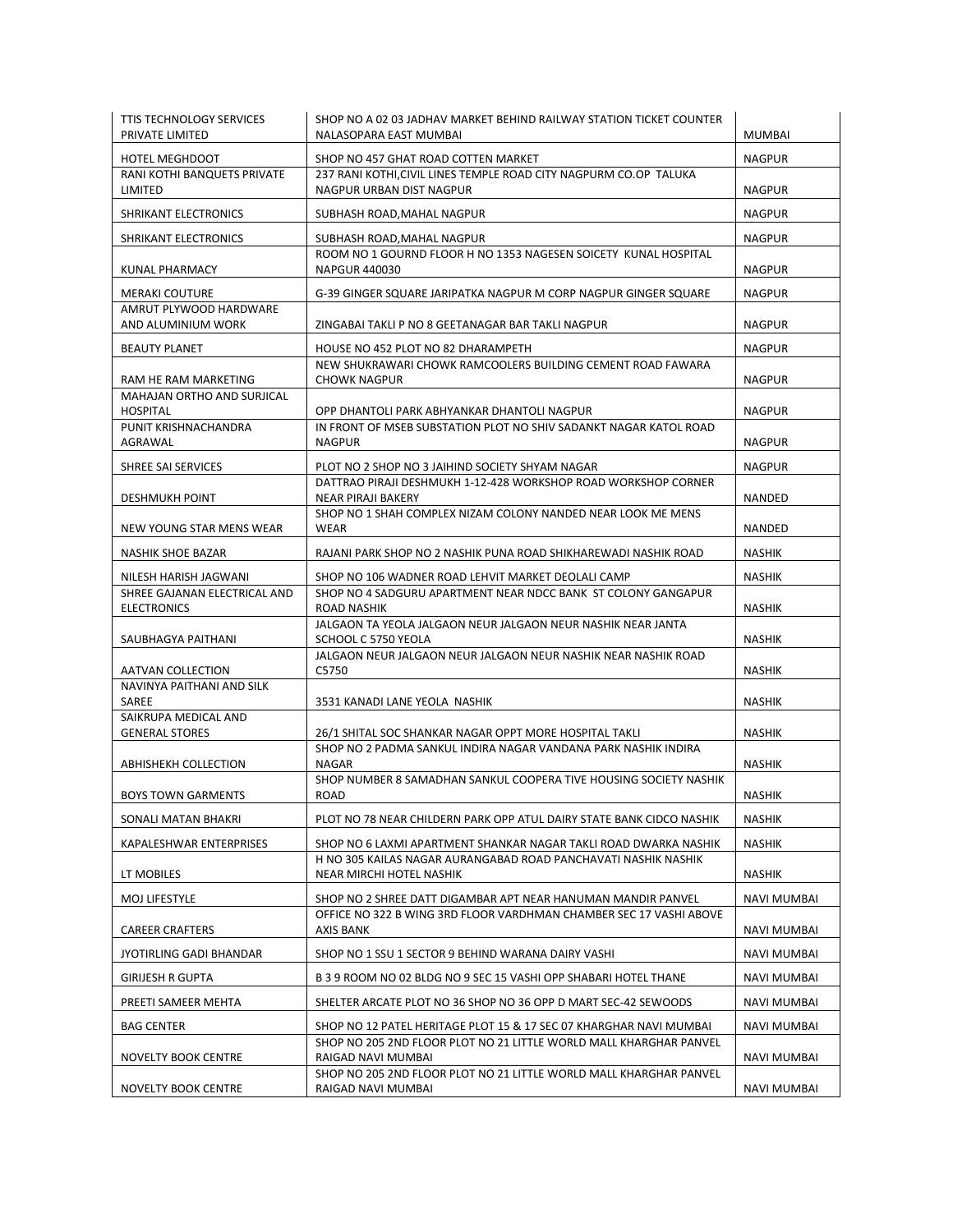| JAI GHUNGAT LADIES TAILOR AND<br>LADIES DRESS MATERIAL | SHOP NO 51 PLOT N 4 ASHOK ENTERPRISES RD NO 14 SEC 19 PANVEL RAIGAD NR<br><b>HONG KONG MARCKET</b>                                      | <b>NAVI MUMBAI</b> |
|--------------------------------------------------------|-----------------------------------------------------------------------------------------------------------------------------------------|--------------------|
| <b>ALEX ZONE</b>                                       | SS-3/272 SHOP NO.1 SECTOR 15 KOPARKHAIRNE NAVIMUMBAI                                                                                    | NAVI MUMBAI        |
| MADHU SHYAM JHUDELE                                    | CRYSTAL CITY COMPLEX SHOP NO-9 SECTOR-18 KOPER KHAIRANE                                                                                 | <b>NAVI MUMBAI</b> |
| ANMOL FURNITURE                                        | SHOP NO.18/19 PREM AMBAR BUILDING PLOT NO.05 SECTOR 16 KAMOTHE                                                                          | NAVI MUMBAI        |
| THE TYRES CLUB                                         | VISHWA HIGHLAND PLOT NO 72 SHOP NO 1/2/3 SECTOR 20 KAMOTHE NAVI<br>MUMBAI                                                               | NAVI MUMBAI        |
| V R SONUNE                                             | MAYUR CHSL SHOP B 4 PLOT 24 SECTOR 42 SEAWOODS RLY NERUL                                                                                | NAVI MUMBAI        |
| V R SONUNE                                             | MAYUR CHSL SHOP B 4 PLOT 24 SECTOR 42 SEAWOODS RLY NERUL                                                                                | <b>NAVI MUMBAI</b> |
| SALONI BEAUTY HAIR & SKIN<br><b>CLINIC</b>             | NAVDURGA SHOPPING COMPLEX SHOP 19 20 SECTOR 19A NERUL NAVI MUMBAI<br>MAHARASHTRA                                                        | NAVI MUMBAI        |
| <b>CHICK BEAUTY PARLOUR</b>                            | JN-1-35A-1 SECTOR-9 VASHI NAVI MUMBAI NEAR BHAJI MARKET                                                                                 | <b>NAVI MUMBAI</b> |
| <b>BUDDYS BRAND</b>                                    | SHOP NO 03 EMPRESS BUILDING PLOT NO 89 SECTOR 03 KOPRAKHAIRNE<br>NAVIMUMBAI                                                             | NAVI MUMBAI        |
| K MOBILE.COM                                           | SHOP NO 6 SHIV COMPLEX PLOT NO 14/15 SECTOR 3 GHANSOLI NAVI MUMBAI                                                                      | NAVI MUMBAI        |
| A MART                                                 | PLOT NO 19 3 GROUND FLOOR SECTOR 6 SANPADA                                                                                              | NAVI MUMBAI        |
| <b>MAYUR INTERIOR</b>                                  | F 7 SHOP NO 5 SECTOR 10 VASHI VASHI                                                                                                     | NAVI MUMBAI        |
| NEW PANKAJ ENTERPRISES                                 | SHOP NO 9 MINI MARKET 1 SECTOR 9 VASHI NAVI MUMBAI                                                                                      | <b>NAVI MUMBAI</b> |
| MITA GARMENT                                           | SHOP NO 01 GANA DEEP APARTMENT 1 PLOT NO 384 SECTOR 19<br>KOPARKHAIRMETHANE                                                             | <b>NAVI MUMBAI</b> |
| MITA GARMENT                                           | SHOP NO 01 GANA DEEP APARTMENT 1 PLOT NO 384 SECTOR 19<br>KOPARKHAIRMETHANE                                                             | NAVI MUMBAI        |
| <b>VISION N SHADES</b>                                 | PLOT NO 229 SHOP NO 06 THE PASAFIC SECTOR 13 KHARGHAR                                                                                   | NAVI MUMBAI        |
| RASILA DEVRAJ PATEL                                    | KHYATI BEAUTI CARE MILLENNIUM CHS SHOP NO 2 PLOT NO 49 SECTOR 50 OLD                                                                    | NAVI MUMBAI        |
| <b>HOTEL MEGHRAJ</b>                                   | SHOP NO 15 17 17 A PLOT NO 66 A SECTOR 11 CBD BELAPUR                                                                                   | NAVI MUMBAI        |
| SGBL INDIA LIMITED                                     | SHOP NO 7AND 8 AMBIKA APARTMENT PLOT NO 10 SEC 42 A SEAWOOD-W                                                                           | NAVI MUMBAI        |
| DNYANESHWAR DATTARAO<br>CHAVAN                         | OM NAVJEEVAN HOSPITAL PLOT NO-2, SEC-21 KHARGHAR, NAVI MUMBAI                                                                           | NAVI MUMBAI        |
| NEW MAHAVEER MOTORS                                    | SHOP NO 4 NEW KRISHNA TOWER PLOT 17 SECTOR 14 NEAR D MART                                                                               | NAVI MUMBAI        |
| SATISH JAGANNATH SHETTY                                | SHOP NO 4 PLOT NO 104 POONAM APARTMENT SECTOR 2 KOPARKHAIRANE                                                                           | NAVI MUMBAI        |
| MAHARASHTRA CHAHA                                      | SHOP NO 14 CHANEL TOWER PLOT NO 75 SECTOR 18 KOPARKHARANI                                                                               | <b>NAVI MUMBAI</b> |
| <b>GARG ELECTRONICS</b>                                | SHOP NO 20 SHREEJI HEIGHTS CHS PLOT NO 1 1A 1B 1C SECTOR 46A PALM<br><b>BEACH</b>                                                       | NAVI MUMBAI        |
| <b>SAGAR TAILOR</b>                                    | SHOP NO 1 SAI DARSHAN SEC 23 PLOT NO B 36 M CORP SEAWOOD E                                                                              | <b>NAVI MUMBAI</b> |
| LUCKNOWI ANDAAZ                                        | 1ST FLOOR PLOT NO-39/1 INORBIT MALL SECTOR-30 A, VASHI                                                                                  | NAVI MUMBAI        |
| J D LAD & CO                                           | SAI SHANTI NIWAS PLOT NO 553 554 555 ROOM NO 101 1 ST FLOOR NEAR MAIN<br><b>CENTRE</b>                                                  | <b>NAVI MUMBAI</b> |
| HANUMAN ELECTRICAL AND<br><b>HARDWARE STORE</b>        | SHOP 121 MEENATAI CHAWL H NO 2140 GANESH NAGAR CHINCHPADA AIROLI<br>THANE NEAR RAMDEV TELECOM                                           | NAVI MUMBAI        |
| INDRADHANU HEALTHCARE PVT                              | VRAJ VIHAR SOC PLOT NO 05 NEAR SAI SAGAR HOTEL SEC 16 AIROLI NAVI                                                                       |                    |
| <b>LTD</b>                                             | MUMBAI                                                                                                                                  | NAVI MUMBAI        |
| MAESTRO MUSIC ACADEMY                                  | SHOP NO 28 PLOT NO 56/57 RIDHI SIDHI HERITAGE SECTOR 19 AIROLI NEAR<br><b>RAZA CATERE</b>                                               | NAVI MUMBAI        |
| LIMRA CHICKEN AND MUTTON                               |                                                                                                                                         |                    |
| SHOP                                                   | SHOP NO 1 GROUND FLOOR PLOT NO 331 SECTOR 01 GHANSOLI NAVI MUMBAI<br>OFFICE NO-1702, AMBIENCE COURT PLOT NO-02 SECTOR-19D, VASHI, VASHI | NAVI MUMBAI        |
| APLUS VISION                                           | APMC                                                                                                                                    | NAVI MUMBAI        |
| <b>HOTEL SAINATH</b>                                   | PLOT NO PAP C 51 PAWANE MIDC NAVI MUMBAI                                                                                                | NAVI MUMBAI        |
| DREAM COLLECTION                                       | 04 B 3 1 SECTOR 15 VASHI MINI MARKET NAVI MUMBAI MAHARASHTRA                                                                            | NAVI MUMBAI        |
| NISHA WILLIAM                                          | D WING F 7 RAIBOW SOCIETY SECTOR 10 NEXT TO SBI ATM ROAD                                                                                | NAVI MUMBAI        |
| DARBAR ENTERPRISES                                     | SHOP NO 2 AND 3 GROUND FLOOR RADIANT SOLITAIRE PLOT NO 7 SECTOR 19<br>ULWE                                                              | NAVI MUMBAI        |
|                                                        |                                                                                                                                         |                    |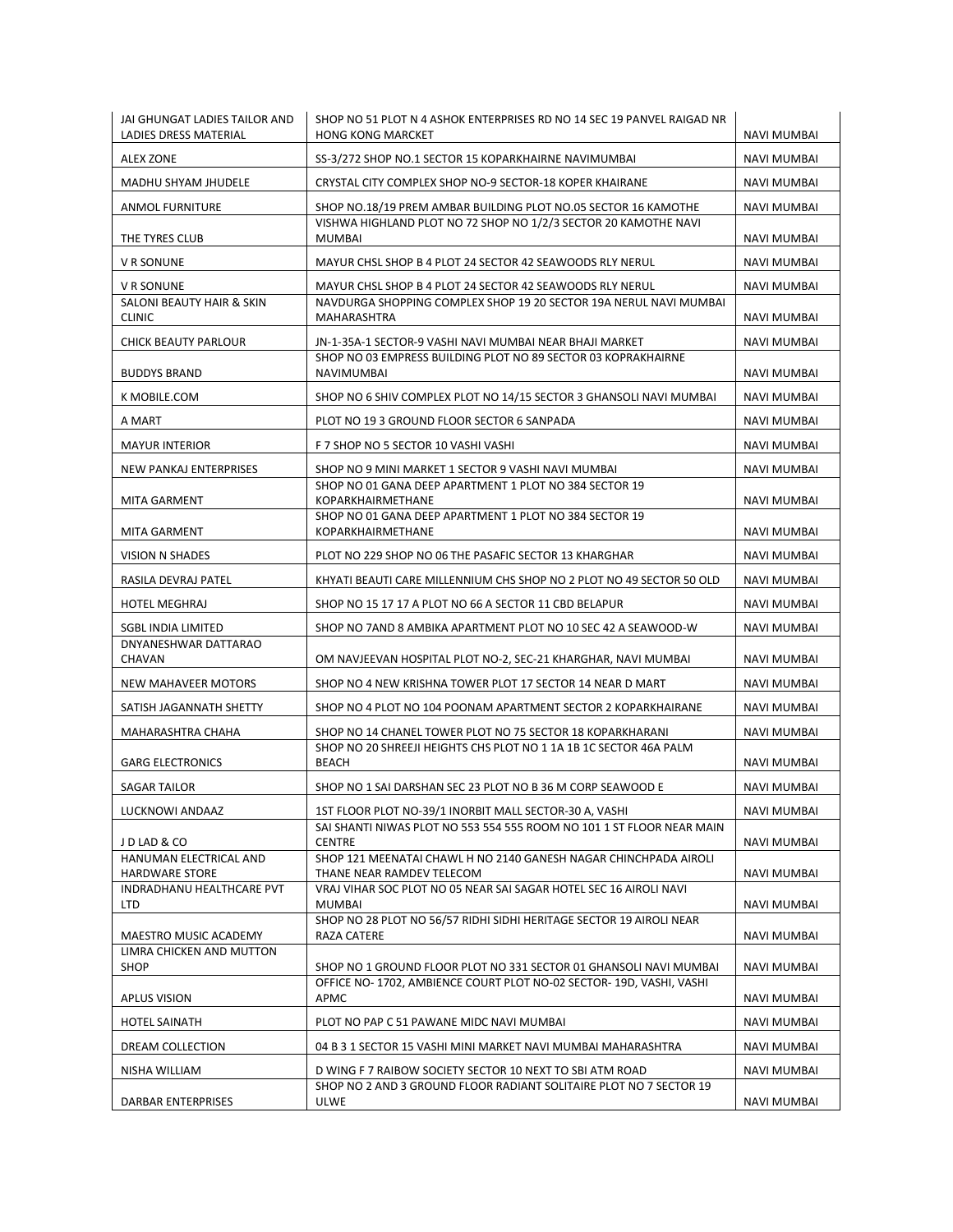| 3 STAR DRY FRUITS AND SWEETS                                       | SHOP NO 8 SHRAMIK CHS LTD SECTOR 20 PLOT NO17 KHARGHAR PANVEL<br>RAIGAD NEAR SHILP CHOWK                                                | NAVI MUMBAI        |
|--------------------------------------------------------------------|-----------------------------------------------------------------------------------------------------------------------------------------|--------------------|
| <b>BISMILLAH CATERING</b>                                          | SHOP NO 11 GANESH NAGAR CHINCHPADA MCORP THANE                                                                                          | <b>NAVI MUMBAI</b> |
|                                                                    |                                                                                                                                         |                    |
| NEW GLOBAL CAR ACCESSORIES                                         | SHOP NO 6 S.N PARK PLOT NO E2E4 SECTOR BELPADA KHARGHAR PANVEL<br>REALTECH PARK OFFICE NO 1301 PLOT NO 39/2 SECTOR 30 A VASHI REAL TECH | <b>NAVI MUMBAI</b> |
| <b>WELLXA WELLNESS</b>                                             | <b>PARK</b>                                                                                                                             | NAVI MUMBAI        |
| LAVELA ORGANICS PRIVATE<br>LIMITED                                 | HAWARE FANTASIA BUSINESS PARK UNIT NO 585 PLOT NO 47 SECTOR NO 30A<br>VASHI                                                             | NAVI MUMBAI        |
| <b>SAM VENTURES</b>                                                | SHOP NO 17 SIDDHIVINAYAK UTOPIA PLOT NO 191 SECTOR 20                                                                                   | NAVI MUMBAI        |
|                                                                    |                                                                                                                                         |                    |
| <b>HARISH HOSPITAL</b><br><b>1 STOP HOSPITAL SOLUTION</b>          | PLOT NO 22, SECTOR-3 NERUL, NERUL-E                                                                                                     | <b>NAVI MUMBAI</b> |
| PRIVATE LIMITED                                                    | SHOP NO 2 THE RESIDENCE SECTOR 46 A                                                                                                     | NAVI MUMBAI        |
| <b>1 STOP HOSPITAL SOLUTION</b><br>PRIVATE LIMITED                 | SHOP NO 2 THE RESIDENCE SECTOR 46 A                                                                                                     | NAVI MUMBAI        |
|                                                                    | SHOP NO. 33 AND 34 HARIOM HERITAGE CHS LTD PLOT NO. 8 SECTOR NO. 21                                                                     |                    |
| <b>BONGO BYANJON LLP</b>                                           | KHARGHAR<br>SHOP NO. 33 AND 34 HARIOM HERITAGE CHS LTD PLOT NO. 8 SECTOR NO. 21                                                         | NAVI MUMBAI        |
| <b>BONGO BYANJON LLP</b>                                           | KHARGHAR                                                                                                                                | NAVI MUMBAI        |
| AAI FOODS                                                          | SHOP NO-5, MONARCH MEADOWS, PLOT NO-107 SECTOR-50, SEAWOODS.<br>NERUL, SEAWOODS-W                                                       | NAVI MUMBAI        |
| ACE LIFESTYLES E RETAIL PVT LTD                                    | ARIHANT PLOT 323 SECTOR 19 OPP JIMMY TOWER KOPARKHAIRANE                                                                                | <b>NAVI MUMBAI</b> |
|                                                                    | PLOT NO 75 SHOP NO 15 CHAINAL TOWER C OP HSG SECTOR 18                                                                                  |                    |
| SHREE BAYNESHWARI COLLECTION<br><b>EMPLEADO FIRST SERVICES PVT</b> | KOPARKHAIRANE                                                                                                                           | NAVI MUMBAI        |
| <b>LTD</b>                                                         | UNIT NO 5 07 35 2ND FLR HAWARES CENTURION PLOT NO 88 91 SEC 19A                                                                         | NAVI MUMBAI        |
| DAKSHAYANI CATERERS                                                | LAXMI WADI THANE BELAPUR ROAD, NR SK WHELLS MARUTI SUZUKI<br>SHOWROOM JUINAGAR                                                          | NAVI MUMBAI        |
| <b>SHREE NICE</b>                                                  | GROUND SHOP NO 10 RAMDEV COMPLEX PLOT NO 53 SECTOR 19 AIROLI                                                                            | NAVI MUMBAI        |
| EAGLE DAIRY FARM                                                   | SHOP NO 6 VASTU SAFALAY BUILDING CHS SEC 4 GHANSOLI NAVI MUMBAI                                                                         | NAVI MUMBAI        |
| ASTHVINAYAK MOBILE AND<br><b>GENERAL STORE</b>                     | MAHASRASHTRA SOCIETY C 115 0.1 SEC 26 KOPARI GAON VASHI                                                                                 | NAVI MUMBAI        |
| MOHAMMAAD IRFAN MUBARIK<br><b>HUSAIN</b>                           | MAHAVEER RATAN NEAR BLUE DIAMOUND HOTEL PLOT NO 62/4 SECTOR 28                                                                          | NAVI MUMBAI        |
| HOZEFA ZOHER ELECTRICWALA                                          | SHOP NO 4 BOHRA MASJID ACHOLE ROAD NALASOPARA EAST PALGHAR                                                                              | PALGHAR            |
| HOZEFA ELECTRICWALA                                                | GROUND FLOOR ZAINAB KHAMBATY CHS BOHRA COLONY ACHO                                                                                      | <b>PALGHAR</b>     |
| <b>HEET CHOICE</b>                                                 | SHOP NO 5 6 KRISHNA RETAIL SPASE NANA PATIL SCHOOL TULINJ ROAD<br>NALLASOPARA E                                                         | PALGHAR            |
|                                                                    |                                                                                                                                         |                    |
| <b>MAITRI COLLECTION</b>                                           | SHOP NO 9 SURESH DUBE BUSINESS CENTRE NALLASOPARA EAST<br>UMA NILKANTH BUILDING OPPOSITE SADGURU HOTEL MAHIMROAD PALGHAR                | PALGHAR            |
| PARICHAY GARMENTS                                                  | PALGHAR                                                                                                                                 | PALGHAR            |
| BHAWANI CHEMIST AND GENERAL<br><b>STORES</b>                       | SHOP NO 4 MAHAVEER CHEMBER OPP AXIS BANK KACHERI ROAD PALGHAR W                                                                         | PALGHAR            |
| NEW STAR FOOT WEAR                                                 | SHOP NO 2 DUBE ESTATE NEAR RAILWAY STATION NALASOPAR E                                                                                  | PALGHAR            |
| SHRI SAI TAILOR                                                    | GALA NO 13 BHAJI MARKET AMBAR SHOPING MAOL PALGHAR TAJI PALGHAR<br><b>STATION RD</b>                                                    | PALGHAR            |
| OPTOMEYES EYE CARE PRIVATE                                         | CTS 4269 S NO 185 PREM SAGAR NEAR PCMC AUDITORIUM SHOP NO A 3                                                                           |                    |
| LIMITED                                                            | CHINCHWAD PUNE<br>RAMEE HOTELS PVT. LTD. C/O RAMEE GRAND HOTEL, CTS NO 1221/C, PLOT NO.                                                 | <b>PUNE</b>        |
| RAMEE HOTELS PVT. LTD.                                             | 587/3, APTE ROAD, SHIVAJI NAGAR, PUNE                                                                                                   | <b>PUNE</b>        |
| DURVANKUR ENTERPRISES                                              | SHOP NO 1 HARPALE BUILDING GADI TAL HADAPSAR PUNE                                                                                       | <b>PUNE</b>        |
| A K MOBILE                                                         | SURVEY NO 208/2 SHOP NO 4 DAISY BULINDING NICO GARDEN VINMAN NAGAR<br>HAVELI PUNE VRAEXA COMPANY                                        | <b>PUNE</b>        |
| OM APPLINCES                                                       | A/P NASRAPUR TALUKA BHOR DIST PUNE                                                                                                      | <b>PUNE</b>        |
| APARNA WATCH COMPANY                                               | SNO 70 2 SHRI GANESH PARK OPP BHAJI MANDAI SHOP NO 16A SANTOSH<br>NAGAR                                                                 | <b>PUNE</b>        |
|                                                                    | SR.NO 20/21 FLAT NO.6 3RD FLOOR PRERNA HEIGHTES SATARA ROAD ELLORA                                                                      |                    |
| DABI HIMANSHU NARPAT                                               | PALACE BALAJI NAGAR NEAR ELLORA PALACE                                                                                                  | <b>PUNE</b>        |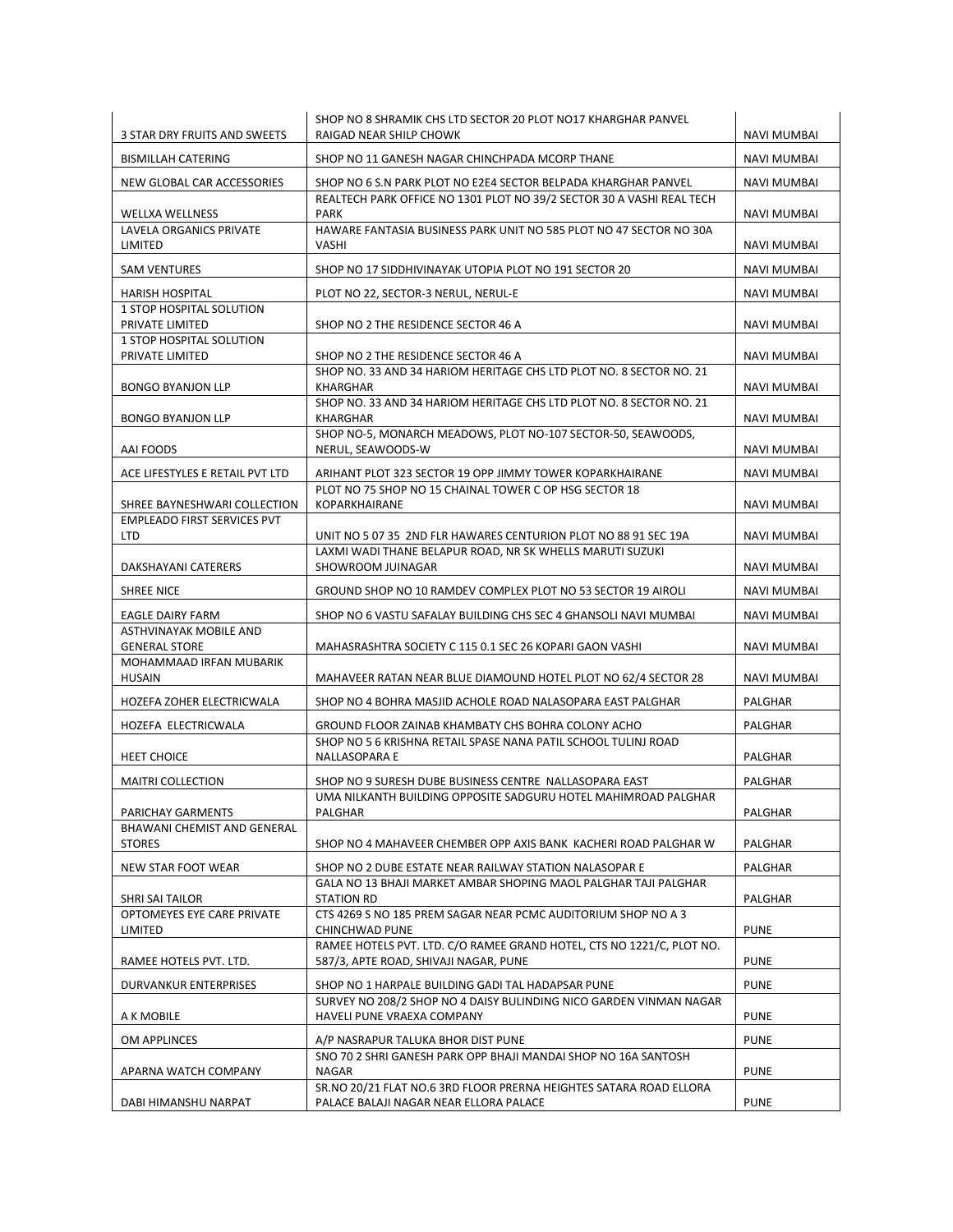| KAILASH DEEP MOBILE HUB         | CTS 2360 A/2 SAI CHOWK PIMPRI. PUNE                                                                               | <b>PUNE</b> |
|---------------------------------|-------------------------------------------------------------------------------------------------------------------|-------------|
| KAILASH DEEP MOBILES            | SHOP NO 553 ARYA SAMAJ CHOWK OPP POONAM FURNITURE PIMPRI PUNE                                                     | <b>PUNE</b> |
| MUMMY DADDY FOR MEN             | SR NO 49 BHAJI MARKET KHARADI CHANDAN NAGAR PUNE                                                                  | <b>PUNE</b> |
| NEW TIME N STYLE                | NEAR WHISLING FARMS S NO 258/1 OPP YASHODA GARDEN MANKAR CHOWK<br><b>WAKAD PUNE</b>                               | <b>PUNE</b> |
| LIVING CONCEPT                  | SHOP NO 35 4 SHANKAR NAGAR OPP SITE RADI BLUE HOTE KHARADI MANDWA<br>BYPASS ROAD PUNE REDISAN BLUE NO 1           | <b>PUNE</b> |
| AARAV FASHIONS                  | SHOP NO 10 LIBERTY PHASE 2 NORTH MAIN ROAD KOREGAON PARK PUNE<br><b>NORTH MAIN ROAD</b>                           | <b>PUNE</b> |
| DYNAMIC DISTRIBUTORS            | SNO 112/1/2/3 GOLDAN EMPIRE BANER ROAD BANER PUNE SHAHAR PUNE                                                     | <b>PUNE</b> |
| DYNAMIC DISTRIBUTORS            | S NO 88/4/161-138 PNO 11R-1 UNIT NO 4/6 CTS NO 721 GRN FLR YOUGAL<br><b>SURYA SHILA KOTHRUD</b>                   | <b>PUNE</b> |
| PLATINIUM MOTERS                | 14/107 DHULE NAGAR ALANDIR ROAD YERWADA GREAT WALL BUILDING                                                       | <b>PUNE</b> |
| SHRI MAHADEO AGENCIES           | SHOP NO.2 S.NO.565 BUDHWAR PETH PUNE                                                                              | <b>PUNE</b> |
| INTERNATIONAL CAR DECOR         | 422/2 SHIVAJI CHOWK NASHIK FATA HAVELI                                                                            | <b>PUNE</b> |
| PARADISE MOBILE SHOPPEE         | SR NO 612 EISHA AMARALD CO OP HSG SOS BLD NO B FLAT NO 1003<br>BIBEWEWADI NR GANGADHAM GAGAN VIHAR                | <b>PUNE</b> |
| SHREE OM SAI ENTERPRISES        | SR NO 38/2 SINHGAD ROAD NEAR NANDED CITY VADGAON KHURD PUNE                                                       | <b>PUNE</b> |
| <b>BACHELORS MENS WEAR</b>      | SHOP NO 1 MAHARASHTRA MANDAL SAO SHIV PETH PUNE NR MAHARASHTRA<br><b>MANDAL</b>                                   | <b>PUNE</b> |
| ANSARI MOHD AAMIR MOHD          |                                                                                                                   |             |
| <b>YUSUF</b>                    | MOBILE GADGET MARI GOLD KALYANI NAGAR SHOP 2 PUNE<br>VAMONA DEVELOPERSS031ST FLOORPHOENIX MARKET CITYSURVEY NO207 | <b>PUNE</b> |
| SOCH APPARELS PRIVATE LIMITED   | BEHIND BAKER GAUAGEVIMANNAGAR ROADPUNE411014                                                                      | <b>PUNE</b> |
| SOCH APPARELS PRIVATE LIMITED   | UNIT NO G10SEASONMALLMAGARPATTA CITY HADAPSAR 1ST FLOOR PUNE<br>411013                                            | <b>PUNE</b> |
| SOCH APPARELS PRIVATE LIMITED   | UNIT NO FF04 & FF 05 IST FLOOR SURVEY NO 1691 DP RD SECTOR1VILLAGE<br>AUNDTH TALUKA HAVELI PUNE 411007            | <b>PUNE</b> |
| SOCH APPARELS PRIVATE LIMITED   | SGS MALL LOWER GROUND FLOOR MOLEDINA RAOD PUNE411001                                                              | <b>PUNE</b> |
| <b>HIGH SPIRITS HOSPITALITY</b> | UNIT NO-S- 53,54,55 ON SECOND FLOOR PHOENIX MARKET CITY SURVEY PUNE                                               | <b>PUNE</b> |
| SANJIVANI PLUS                  | S NO 42/1 2 3 PLOT NO B SHANTA NI8KETANPATH NEAR PUNE IT PARK BOPODI<br><b>NEAR IT PARK</b>                       | <b>PUNE</b> |
| ANMOL TELECOM                   | S.NO-30/11/H.NO-386 WARIS HEIGHTS PUNE SATARA ROAD BALAJI NAGAR<br>DHANAKWADI                                     | <b>PUNE</b> |
| <b>MATAJI TRADING COMPANY</b>   | S NO 25/9/6 SHOP NO 102 103 SHREE SAI PLAZA AMBEGAON BK NR SAI SIDDHI<br><b>CHOWK PUNE</b>                        | <b>PUNE</b> |
| JAI GANESH MEDICAL              | SHOP NO 3 KUTE COMPLEX TALMAJLA AKURDI MAVAL PUNE NR HANUNAM<br><b>MANIDR PUNE</b>                                | <b>PUNE</b> |
|                                 | SHOP NO 3 KUTE COMPLEX TALMAJLA AKURDI MAVAL PUNE NR HANUNAM                                                      |             |
| JAI GANESH MEDICAL              | <b>MANIDR PUNE</b>                                                                                                | <b>PUNE</b> |
| THE CARS HUB                    | TRANSFORMER JAVAL 28/2B SHIVRAJ NAGAR PIMPRI CHINCHWAD RAHATANI                                                   | <b>PUNE</b> |
| RANVEER FOODS                   | SHOP NO.29 LACASITA OPP SYNDICATE BANK SECTOR-27 PLOT NO 72 RAVET                                                 | <b>PUNE</b> |
| SAGAR BABAN RAUT                | S. N. 69 OPPOSITE PETROL PUMP NEAR RELIANCE FRESH BT KAWADE ROAD<br><b>GHORPADI</b>                               | <b>PUNE</b> |
| <b>KUBER ENTERPRISES</b>        | SHOP NO 2 SNO 120 NEAR GANPATI MANDIR PHULE NAGAR                                                                 | <b>PUNE</b> |
| BHARAT STATIONERY MART          | UPPER GROUND FLOOR SHOP NO 26 APPA BALWANT CHOWK BUDHWAR PETH<br>NEAR DNYANDEEP BOOKS STORE PUNE                  | <b>PUNE</b> |
| <b>CAKE SHOP</b>                | SHOP NO 3 KUNDAN PRERNA S NO 28-A/2 BOPODI PUNE KUNDAN PRERNA<br><b>BOPODI</b>                                    | <b>PUNE</b> |
| BHASKAR LAXMAN MORE             | S/O LAXMAN MORE 55/2/4 KAVADE NAGAR TRIMURTI COLONY NEW SANGVI<br><b>PUNE</b>                                     | <b>PUNE</b> |
| SPARTAN MOBILE                  | A/P MANJARI BK TAL HAVELI DIST PUNE WARD NO 3 PROPERTY NO 0202                                                    | <b>PUNE</b> |
| <b>HUMA PERFUM</b>              | H NO 321 GHORPADE PETH POLICE CHWKI                                                                               | <b>PUNE</b> |
| CARPET HOME DECOR               | S NO 162 OPP VAIBHAV CHITRA MANDIR HADAPSAR PUNE CITY PUNE NR ARYAN<br><b>CENTER</b>                              | <b>PUNE</b> |